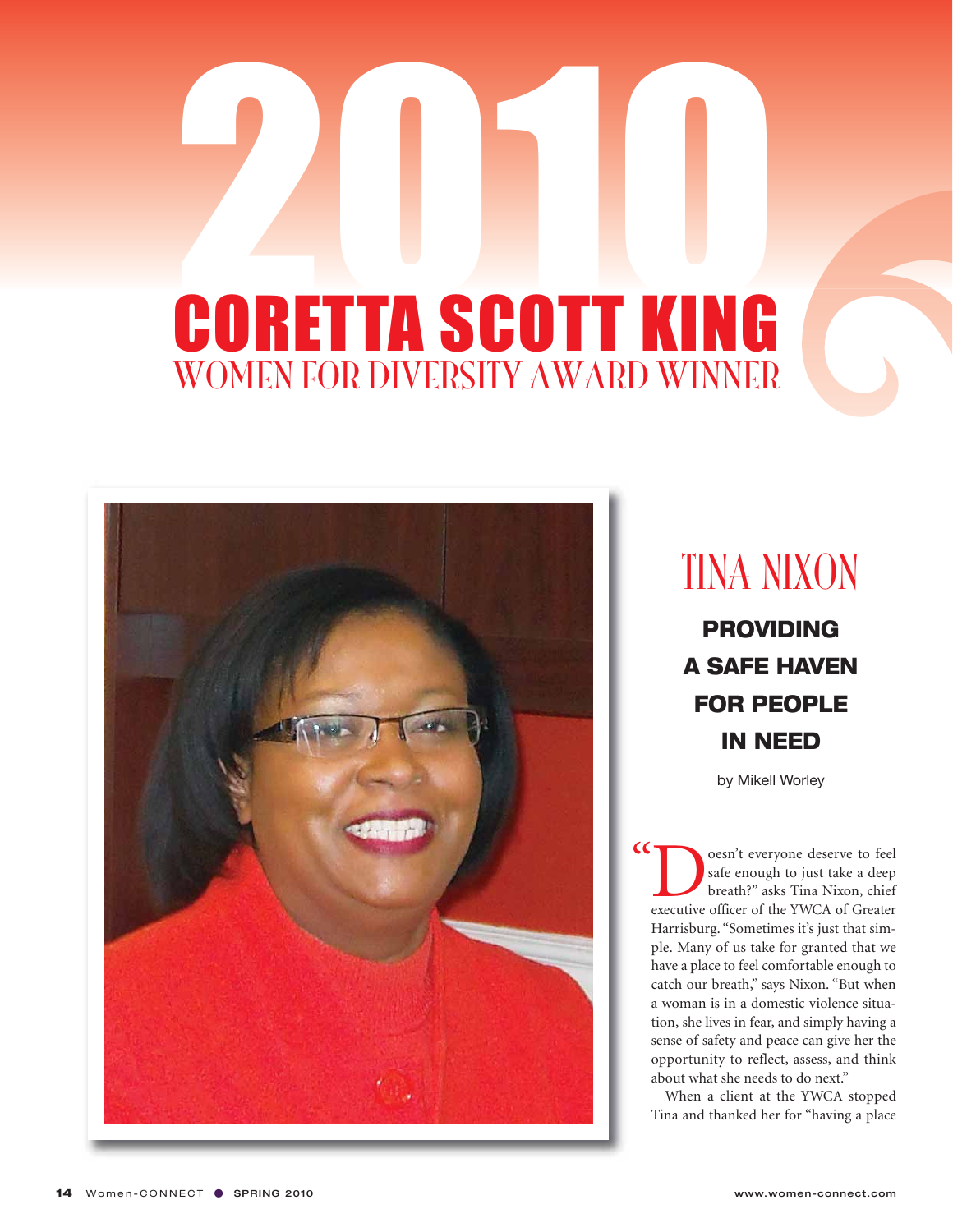

where I could just come and breathe," it gave Tina perspective on how basic and fundamental their clients' needs are. "Many of them come with nothing and need so much. To be grateful for the opportunity to simply take a breath is very telling.

"When you lose everything, whether it is from a fire, hurricane, or because you have escaped with your life in the middle of the night, taking nothing with you, you are in survival mode. You just want to live to see the next day. The YWCA provides that safety net," declares Nixon. "It is only after the basic need of feeling safe is met that our clients are open to the additional services we provide. In that 'safe place' they can evaluate their situations, set goals, and ultimately go on to achieve self sufficiency."

Tina understands that feeling of desperation, because she has experienced domestic violence in her own life. When Tina was just eight years old, she, her mother, and her three sisters fled one night from her physically abusive father. They took refuge at the YWCA, where they found a safe haven.

Tina was born in Harrisburg, Pennsylvania, in July 1967. After their successful escape from Tina's father, she and her sisters lived with their mom. "Being a single parent living with limited resources was tough on my mom, but even though we didn't have a lot, she was always willing to help others. I saw people take advantage of her and that has made me much more guarded. I've learned not to get emotionally attached and that there is a delicate balance between nurturing and enabling."

As a student, Tina did not have a well-defined occupation in mind. She was more focused on what she did not want, rather than a specific career goal. She wanted to break the cycle of violence in her life and end her family's dependence on the welfare system. Those were Tina's primary goals. However, her paternal grandmother encouraged her to aim high and convinced Tina that she could do anything she wanted. "At the time, the expectation of a young black girl in the city was that she would be another statistic—become pregnant and drop out of school," comments Nixon.

In 1985, Tina graduated from Bishop McDevitt High School, and the following fall she entered East Stroudsburg University of Pennsylvania. However, she found college difficult and felt that she did not belong. "I would occasionally call my grandmother," Tina recalls, "and she would convince me to continue, insisting that I did belong and I would succeed. With her support and faith, I graduated with a bachelor of arts degree in political science/sociology in 1989."

Following graduation Tina worked for former Speaker of the House, K. Leroy Irvis, in the Pennsylvania State Legislature, where she had worked during the summers in college. She then launched into a career with non-profits and began working with agencies focused on issues such as hunger, welfare-to-work, and health care.

In 2000 she was hired as director of Resource Development at the YWCA of Greater Harrisburg. Tina did a stellar job in public relations, marketing, and fundraising, taking in more than \$500,000 for the organization in four years. In June of 2004 she was promoted to CEO of the YWCA, where she oversaw a staff of 123 full- and part-time employees, and a budget of more than \$4.6 million. Today the YWCA's budget is \$5.2 million.

"Everyone who walks through our doors is treated with dignity and respect," Nixon says. "Our staff is committed to seeing the value and potential in each person." In addition to Tina's accolades for her staff, she is also generous with praise for her board of directors, volunteers, and donors.

When I asked Tina how can people help, she responded without hesitation. "We need unrestricted funds to meet the diverse needs of our clients. There are situations we can't anticipate or incorporate in the budget." She gave several examples. "We had a woman come to us who had cancer and needed a special diet that wasn't available through the food bank. Another needed a refill for a prescription and had no insurance.

"Women come to us who are too terrified to stay in this area and ask for help with transportation costs to be relocated to another area to save their lives and the lives of their children. One woman simply wanted a scarf. She had a gaping head wound and wanted to cover the wound and the stitches."

Nixon's life work mirrors the mission of the organization she leads. The YWCA of Greater Harrisburg is dedicated to eliminating racism, empowering women, and promoting peace, justice, freedom, and dignity for all. Tina's compassion for all people is widely respected. She has spent nearly two decades promoting equality and providing a voice for people in need.

Who could have imagined that the future of an eight-year-old girl seeking shelter at the YWCA would lead to a dedication to providing a safe haven where women and their children could literally catch their breath and be given the opportunity for a new beginning?

For more information on how to contribute to the YWCA, visit http://ywcahbg.org/. ✤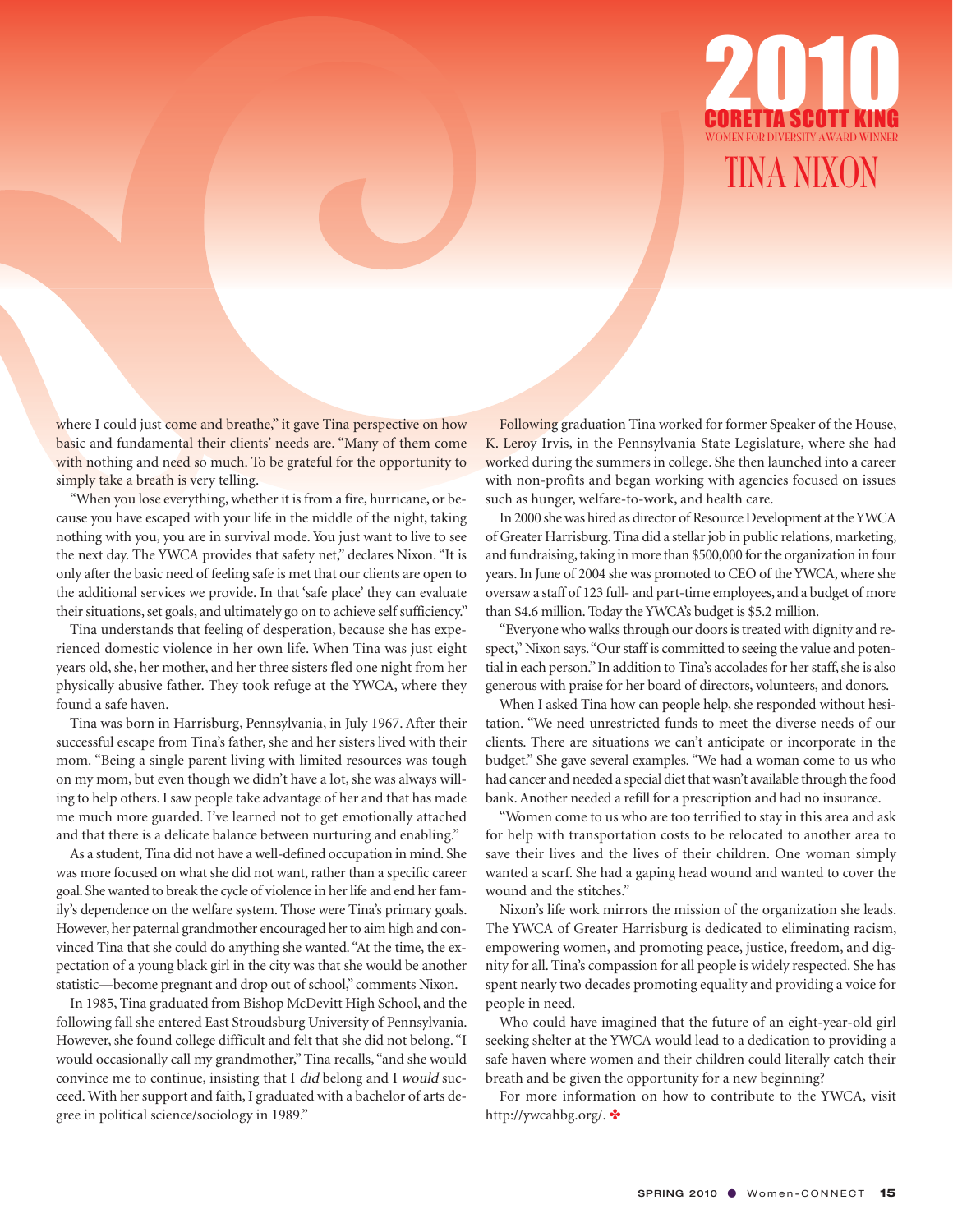

#### NADINE "AMINA" KIM

**INNOVATION AND SUCCESS THROUGH COLLABORATION**

by Mikell Worley

Madine "Amina" Kim, director of<br>Development Services for Harris-<br>town Development Corporation<br>(HDC), believes that collaboration among Development Services for Harristown Development Corporation businesses, non-profits, educational institutions, and the government is the key to community success. "It saves resources, increases impact, and eliminates duplication of services. Innovation only happens when you have a clear idea of the environment around you, which you learn through others' work and experiences. Success only happens when you share, cooperate, and collaborate."

Since she began working with HDC in 1991, Ms. Kim has been instrumental in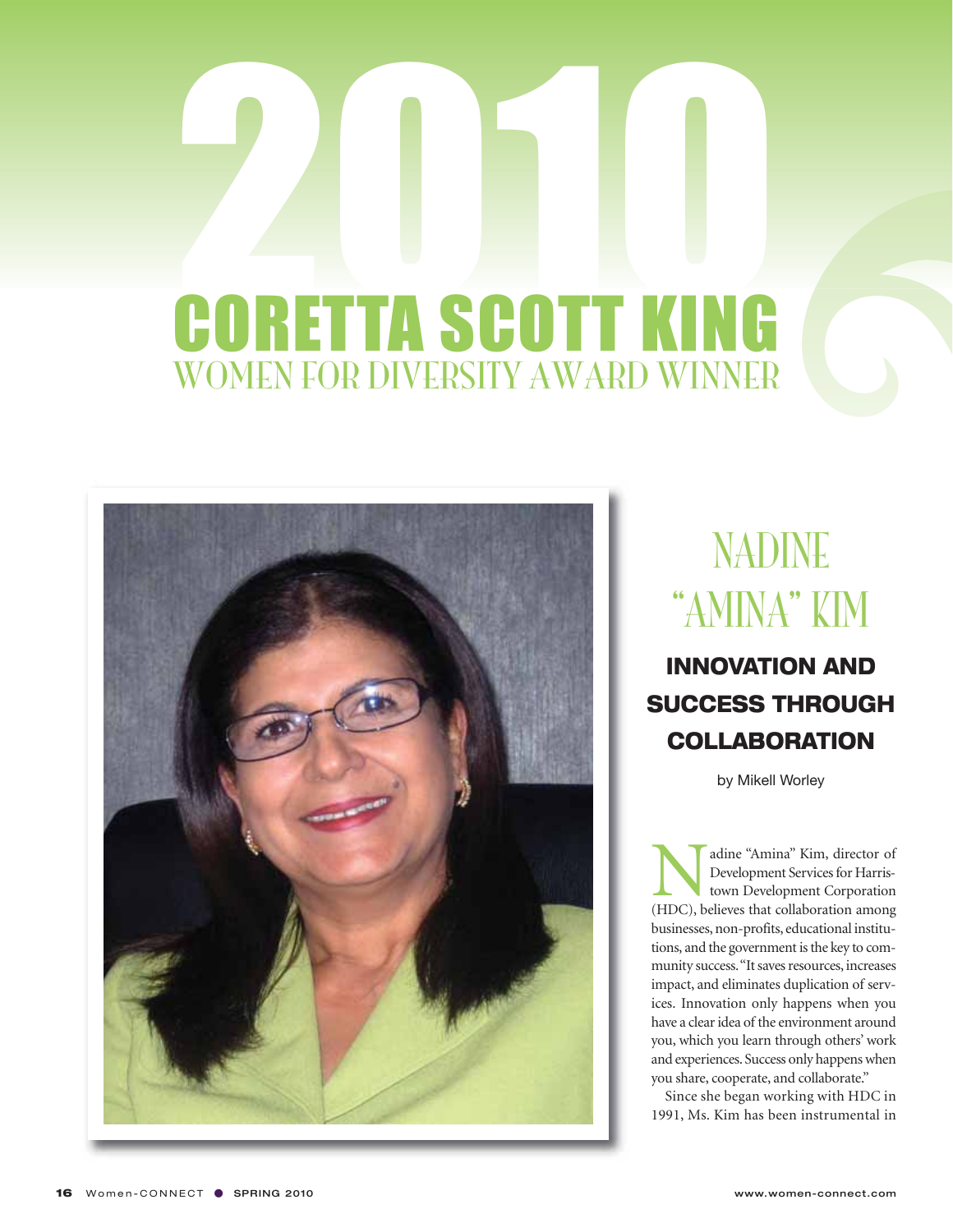

NADINE "AMINA" KIM

the planning, funding, organizing, and implementing of numerous community wide programs, including the Pennsylvania Council for International Exchange (PACIE) and the World Trade Center of Central Pennsylvania. In 2002, she initiated a variety of cultural programs at the International House Harrisburg, a student housing facility. "Programs include presentations on world cultures, international films, language clubs, dance, and music. They [the programs] have been specifically designed to assemble people of various cultures to provide education and an opportunity for interaction and increased understanding."

Ms. Kim was born in Marrakesh, Morocco, in 1956. Appreciation for learning and education were core values in Amina's family, and she excelled throughout her school years. In addition to her family's native Arabic, she became fluent in French, the official language of Morocco. "During my first year in high school, I chose to pursue English as my major in college. In 1975 I enrolled in Modern Letters at the University Mohammad IV, Rabat, Morocco, and transferred to The Centre POdagogique ROgional two years later to continue my studies. I graduated in 1979, [and] was assigned to teach English as a second language at LycOe Plateau, SalO."

Our community is fortunate that Ms. Kim and her family moved to the Harrisburg area. They came because of a law that was in place several years before Amina and her husband met. When the Khmer Rouge took control of Cambodia in 1975, Amina's husband, who was attending college in Morocco, was unable to return to his home, thus becoming a refugee in Morocco. Amina and her husband met in 1975, were married in 1979, and had three children. Because Moroccan women married to foreign men at that time could not transfer their nationality to their children, (that law has since changed) the children were considered refugees due to their father's status.

In 1988 they moved to Central Pennsylvania where Amina had extended family. "We sold everything, packed one suitcase for each family member, and traveled to Lebanon, Pennsylvania where we stayed with my brother-in-law for several weeks until we could rent an apartment. It was difficult to leave our country, family, and friends, but my fears subsided quickly when I realized how considerate everyone I encountered was. We began to rebuild our lives."

"Ms. Kim's work and her title do not adequately describe the many positive ways she has impacted the community," states Bradley R. Jones, vice president of Community Development for HDC. "She has been in the forefront, both within the workplace and within the community in prioritizing the importance of showcasing diversity issues – particularly cultural diversity.

"Ms. Kim is proud of her cultural heritage and is the first to volunteer to assist immigrants in learning and navigating [American] culture. She understands the value of mentoring and is dedicated to assisting international college-age students, as well as students of other ages. She encourages international communication and learning among students by creating language clubs and other activities."

Many local schools and colleges invite Ms. Kim to share her knowledge and insights with their students. She discusses her life experiences, her thoughts on international and global perspectives, and the cultural diversity in the greater Harrisburg area. The Dauphin County Commissioners' Diversity Forum, the World Trade Center of Central Pennsylvania, and the Hershey World Culture Club have all benefited from her keynote speeches.

She volunteers as a co-chair for the Harrisburg Regional Chamber of Business Women and serves on the board of directors for the Institute for Cultural Partnerships. She is a mentor in the Harrisburg University for Science and Technology Business Mentoring Program and also belongs to the Habitat for Humanity Women Build Project, the Urban Land Institute, and the Pennsylvania Council for International Education.

Ms. Kim enjoys knitting and tennis. She competes in the United States Tennis Association recreational tournaments and the World Team Tennis in which her team recently qualified to compete at the national level in Indian Wells, California. "Tennis requires mental concentration (beside many other abilities). Emotions about anything other than the game can cloud your judgment and affect your body's ability to perform. It builds confidence, discipline, and mental toughness.

"I'm indebted to the mentors, formal and informal, who have guided me along the way and to the experiences and knowledge I've gained through my work with the Harristown Development Corporation," she says. "Over the years, I have learned a great deal, even when making mistakes sometimes. I like to share my experiences, good or bad, and I like to learn from others."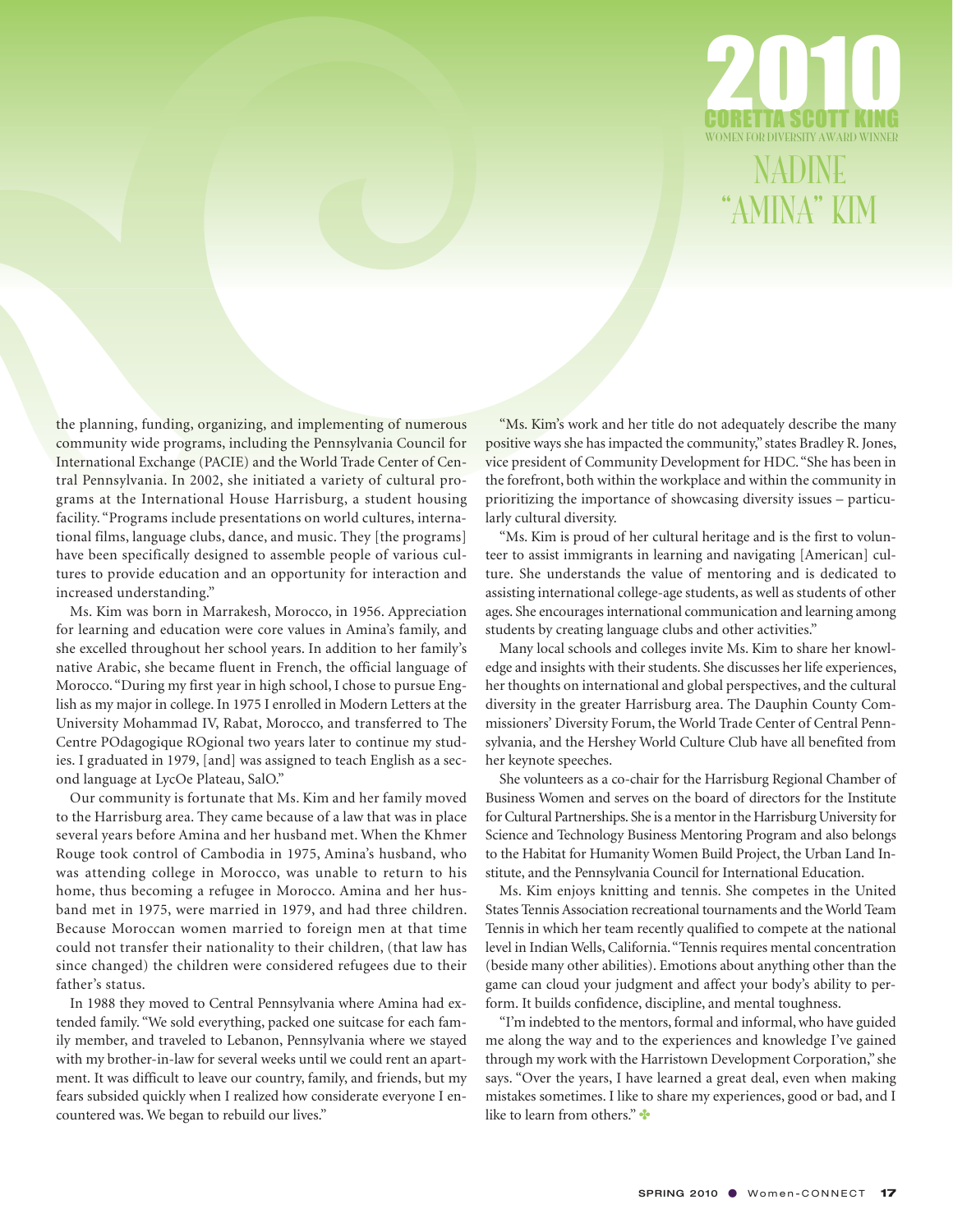

### **CHIARA** SABINA, Ph.D.

**PROMOTING RESEARCH TO SHAPE POLICIES AND SERVICES**

by Mikell Worley

It udy and research have been the driving force behind the career of Dr.<br>Chiara Sabina, assistant professor of social sciences at Penn State Harrisburg. Dr. tudy and research have been the driving force behind the career of Dr. Chiara Sabina, assistant professor of Sabina was recently awarded a \$680,000, two-year federal grant from the National Institute of Justice to gather data on violence and victimization among Latino adolescents. Little research of this kind has been conducted within the Latino community. Her interest in this population developed while she was taking courses in women's studies and psychology. Dr. Sabina's dedication to social justice also plays a big part in her chosen topic of study.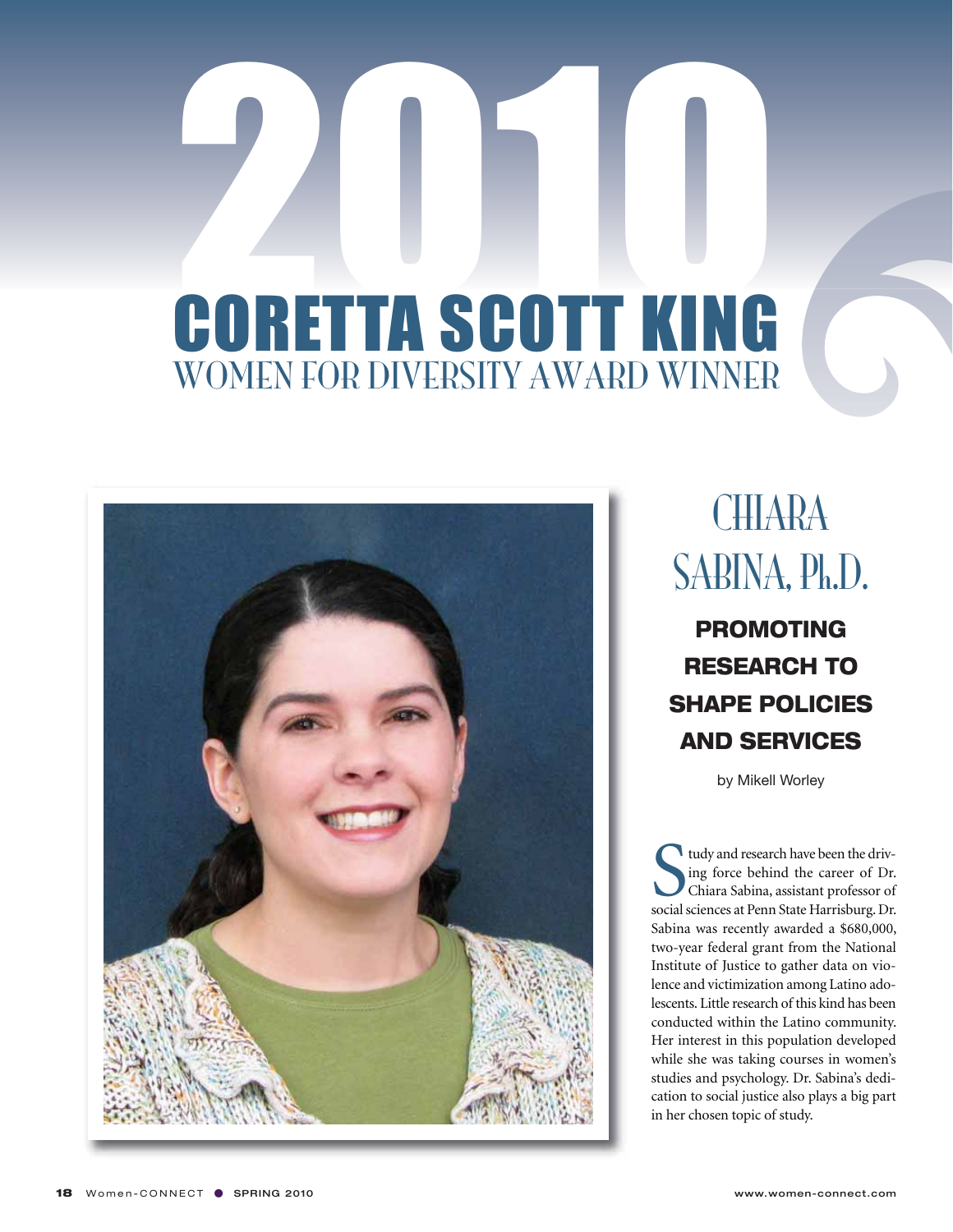

CHIARA SABINA, Ph.D.

"I was raised on Long Island, New York, integrated into a community abundant with cultural diversity. My mother, from Puerto Rico, remarried a Jewish man, who on all counts is my dad, when I was four years old. It was the best of both worlds. We had a Christmas tree and a menorah! My world was rich with cultural, religious, and racial diversity."

When Chiara began attending school she didn't speak English fluently. "We lived in a wonderful school district that provided individualized time and support. I became immersed in English through school and when my household language changed through my parents' marriage."

Yet, it wasn't until high school that Chiara realized differences could be threatening. "Families from different cultures left the city and moved onto the island, creating racial tension. There was an incident at my school [that occurred] the day before high school graduation when a group of students painted swastikas on the running track.

"I was a junior at the time and serving as the president of the International Cultural Society, created to bridge the cultural gap among diverse cultures in the high school through structured activities. I was asked to speak to the student body rally about the incident to encourage tolerance and understanding."

Dr. Sabina credits Phyllis Lober, the first of several of her mentors, with encouraging her to talk about the racial tensions surrounding this incident in high school and to discuss solutions. "She advised us to talk about problems – not keep them in the closet. She had traveled the world, had a rich understanding of history, and encouraged me to understand and appreciate diversity. She's retired now, although she still takes time to teach ESL in China, and we still keep in touch."

Mentors have played a critical role throughout Dr. Sabina's academic career. "Having a mentor can make the difference in a student's life. I was fortunate to have mentors in high school, college, graduate school, and postdoctoral training."

In 1996 Chiara began her freshman year at the University of Delaware, where she first became involved in research. "A course in women's studies opened my eyes to a different way to see the world. I began to consider the role of the Latino woman throughout history and in our present society."

In her sophomore year Dr. Sabina began conducting research on Latino women, concentrating on Latina professionals-their education, families, and workplace experience. She quickly became disheartened. As she reviewed the statistics of Latino women professionals, Dr. Sabina came to the conclusion that she was truly very fortunate to have received such high quality education. "Far too few Latino women reach their full potential. Only .3% of Hispanic women age 25 and above obtained doctoral degrees. In addition, they experienced a disproportionate amount of violence.\*

"Psychology was my major and I added Spanish studies as my second major with a minor in women's studies. My research centered on women's experiences with intimate partner violence, documenting their victimization and responses. Research among these groups, including Latinas, immigrants, and sexual minorities [those in same-sex relationships] is important because it shapes and informs policies and services."

In 2003 Dr. Sabina was introduced to Buddhism, which seemed to echo her own sense of humanity and solicitousness. "The philosophy/religion emphasizes a compassion for all living things and views the world as inherently good. There is a slowing down that encourages present moment awareness. It teaches that if you treat someone badly, you are ultimately hurting yourself." The belief system proved a natural fit for her. "Buddhism stresses right livelihood, the goal working in ethical ways that benefits humanity. The ability to apply my academic training to help call attention to and address the suffering of others, and help students develop their minds, is a most humbling honor."

Dr. Chiara Sabina earned her doctorate in applied social psychology from Loyola University in 2005. She continued her education through a post-doctoral fellowship at the University of New Hampshire at their Family Research Laboratory, a position funded through the National Institute of Mental Health (NIMH). In 2008 she moved to Central Pennsylvania where she continues to live out her passion of promoting awareness, compassion, and understanding for diversity in her role as a professor.

The courses she teaches at Penn State include Women's Studies, Sexual Identity over the Lifespan, Homelessness, and Racial and Ethnic Inequality in the United States, as well as research method courses. A common denominator in all of her classes is an expectation that all students directly confront their own perceptions in order to reduce fears and stereotypes.

"Dr. Sabina engages my heart strings as she tirelessly engages in minority focused research areas where there is a dearth of thought and literature," notes Felicia Brown Haywood, director of student affairs at Penn State Harrisburg."Her work to help eliminate the research gap profiling victimization in the Latino community shines a light in an area where greater awareness can serve as a foundation to include voices from the margins of society. I am truly impressed with her as she ventures to travail the diversity terrain that few if any has every traveled!" ✤

\*PCT64. SEX BY EDUCATIONAL ATTAINMENT FOR THE POPULATION 25 YEARS AND OVER [35] - Universe: Population 25 years and over Data Set: Census 2000 Summary File 4 (SF 4) - Sample Data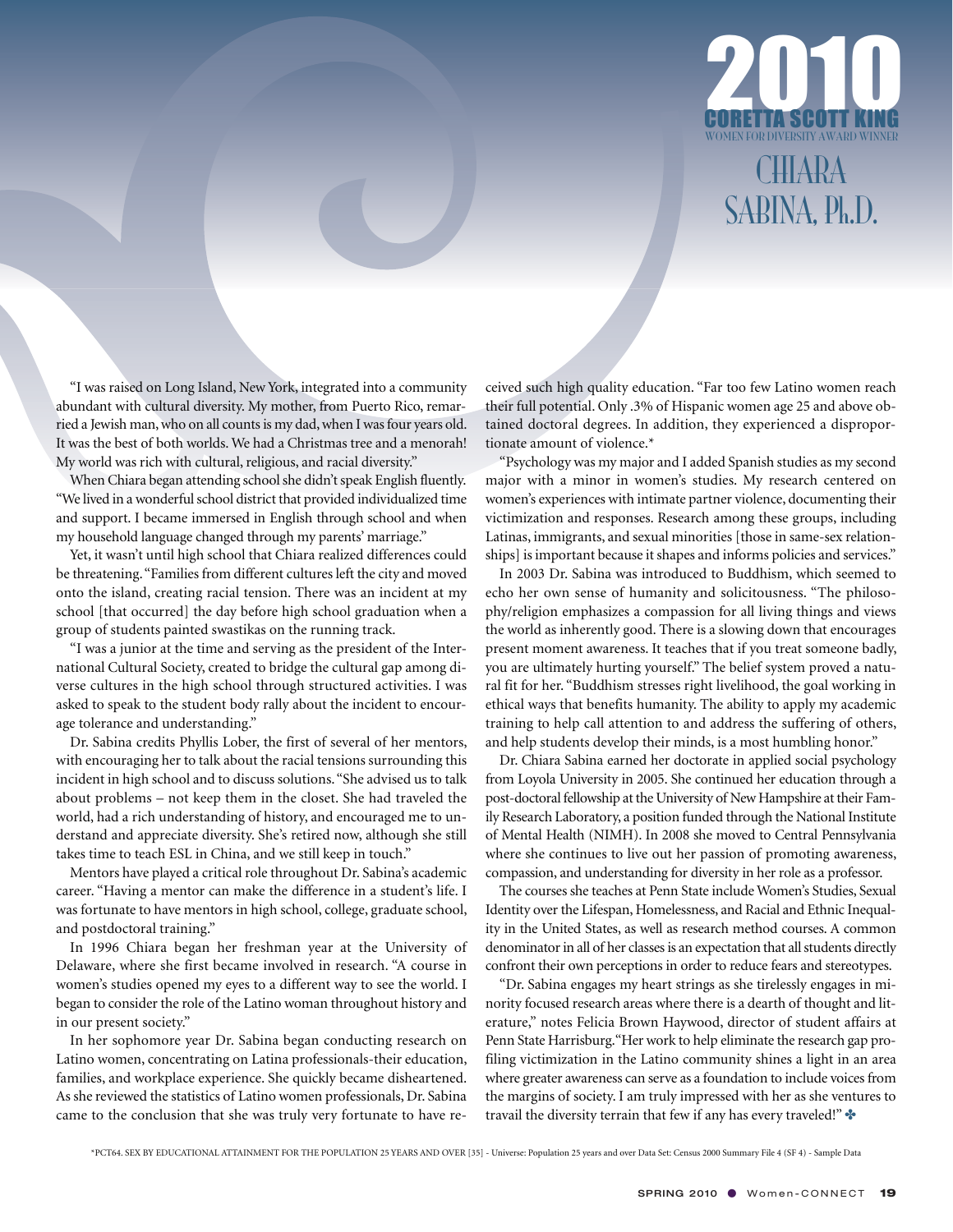

#### VALERIE PRITCHETT **CHARACTER, NOT COLOR, FRAMES MY PERCEPTION**

by Mikell Worley

Weinderie Pritchett, news anchor for abc27News, serving Hershey, Harrisburg, and Central Pennsylvania, weaves questions throughout her conversaabc27News, serving Hershey, Harrisburg, and Central Pennsylvania, tion. Pritchett's sincere interest in all people, her curiosity, and her compassion may well be the reasons she has become so dear to all of us who have had the pleasure of working with her in the community.

Valerie grew up in a military family, interacting with people from a variety of backgrounds and cultures. "The character, not the color, framed my perception of people when I was growing up," Valerie reflects. "My dad was in the air force and my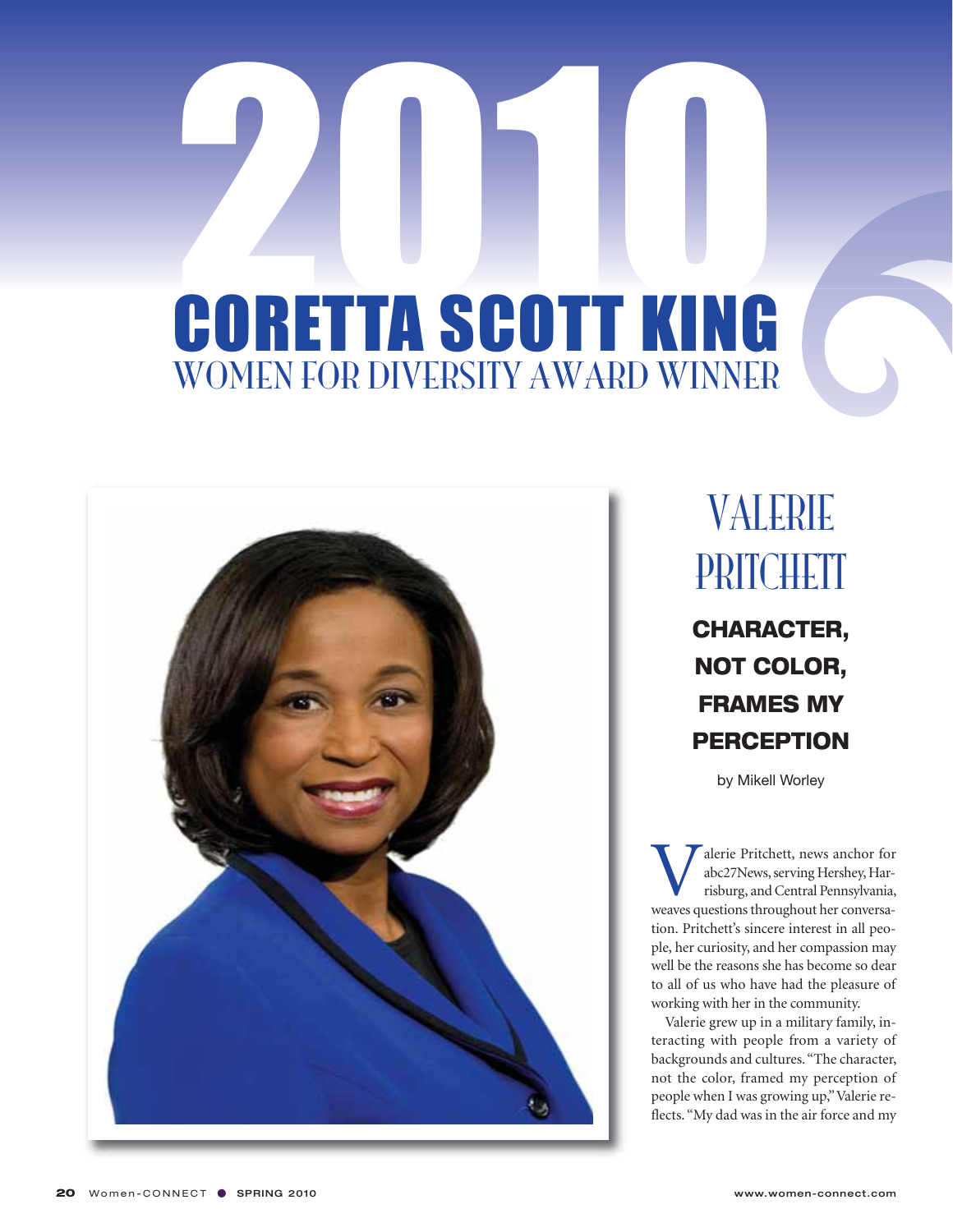

#### VALERIE PRITCHETT

community was very diverse. My opinion of the people around me has always been based on asking 'How do you treat me as a person and what are you like as a person?'"

Pritchett was a high school student when her interest in television began. She was discovered while filming a commercial during a cooking class, when the supervisor of the school's television department was impressed by the quality of her on-screen presence. She was invited to join the department, and her interest in broadcasting was launched. Pritchett completed two internships during college and was hired at a television station in New Jersey. She joined our community as a reporter for abc27 News in 1993.

The young reporter quickly became an active force in our community, both through her job and as a volunteer. She gives generously of her time and talents to the causes that she considers valuable. "My interest in volunteering began with my work as an EMT in college. That's when I began to realize the value of giving. Over the years I've seen the younger generation consider what they can give instead of what they can get," Valerie notes. "Now our schools are encouraging students to volunteer, and colleges are looking at what applicants have done for their communities."

A commitment to volunteering continues to be central to Valerie's life. She regularly donates her time to numerous non-profit agencies, such as the United Way of the Capital Region, the American Literacy Corporation, the American Cancer Society, and Dress for Success. Valerie also has a reputation for being an animal lover and supports organizations that benefit them, including the Central Pennsylvania Animal Alliance.

"Working with Valerie is always a pleasure," states Floyd Stokes, executive director of the American Literacy Corporation. "She is seen at numerous events in the community. She is gracious and always responds positively to volunteering. Valerie is a professional—-likeable, dynamic, and a wonderful community servant."

Valerie is fascinated by the stories of the people she meets through her job as an anchor and as a community volunteer. "When it comes to diversity," says Valerie, "Tell me about your culture, how can I better understand you? Those are some of the things I want to know. We are all so unique and we can learn so much from each other. Basically, we have the same needs—food, shelter, and love."

This anchor woman's interest in stories, commitment to making a difference, and her passion for young people are the foundation for a weekly television segment called Val's Kids, which started in 2000. Children in the Statewide Adoption and Permanency Network share their stories on-air, with the hope that they will find permanent homes. So far, 231 children have been featured, resulting in 66 adoptions. The program has a 46 percent overall success rate. Val feels blessed to be in a position to help children find safe and nurturing homes.

Pritchett always appears serene and focused, yet she possesses an underlying energetic enthusiasm. She conducts her interviews with poise and grace, even though she insists that her mind is frequently overloaded. "There are times when I know I appear distracted," Valerie laughs. "There are deadlines, priorities, questions to ask, calls to make, e-mails to answer, and schedules to keep. I am always multi-multi-multi tasking all the while trying to cut down on caffeine."

As a news anchor, it is often necessary for Valerie to detail disasters and tragedies, local as well as global. Valerie's faith helps her keep the distressing side of news coverage in perspective. "Life is about living faith and hope keep you alive." She encourages us to have faith that things will improve and to realize that we may not always understand God's plan for us. "We are all here for a purpose. Ultimately, God decides where he wants us to serve," declares Pritchett.

"When one door closes, He has already opened the next door. We just don't know it yet," she says confidently. "I've been greatly influenced by the teachings and the words of Dr. Martin Luther King, Jr.," Valerie comments. "Our world is so much richer if we take a chance to get to know someone. Spark a conversation with a person from a different culture or background. We all benefit when we share the parts of our lives that we cherish. Passion is so infectious. What we give and what we get in return is amazing." $\cdot\cdot\cdot$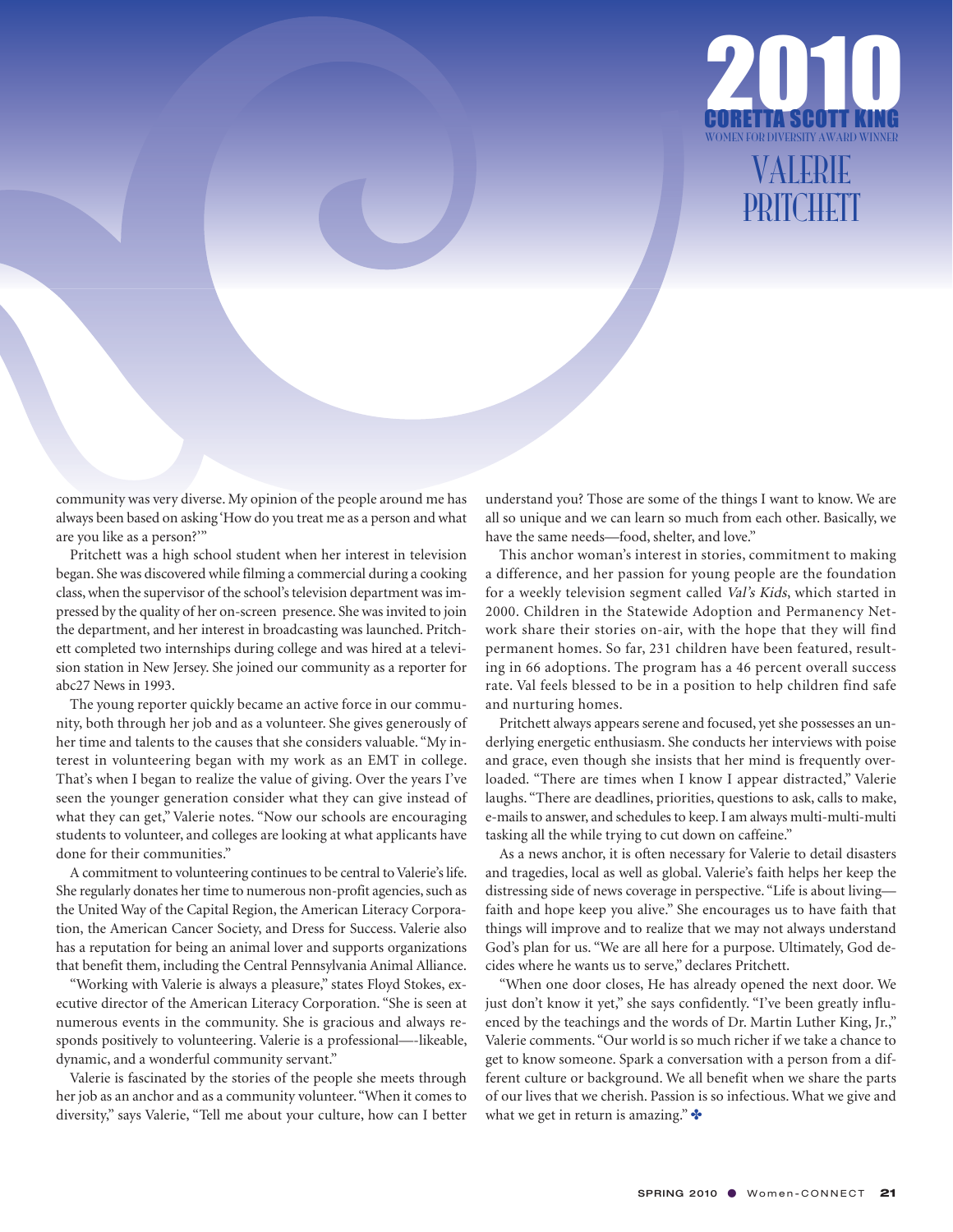

#### PINA UGLIUZZA

**BUILDING BRIDGES THROUGH TRANSLATION AND COMPASSION**

by Mikell Worley

**M** any of us have felt frustrated<br>when dealing with the nu-<br>fusing forms required by insurance when dealing with the numerous documents and concompanies, healthcare providers, or other agencies for any given reason. Imagine dealing with that kind of administrative bureaucracy if you are living in a country where you are not fluent in the language or familiar with the culture. If your physical well-being, livelihood, and ability to provide for your family were threatened by an accident, work injury, or a disability, then frustration would rapidly change to panic.